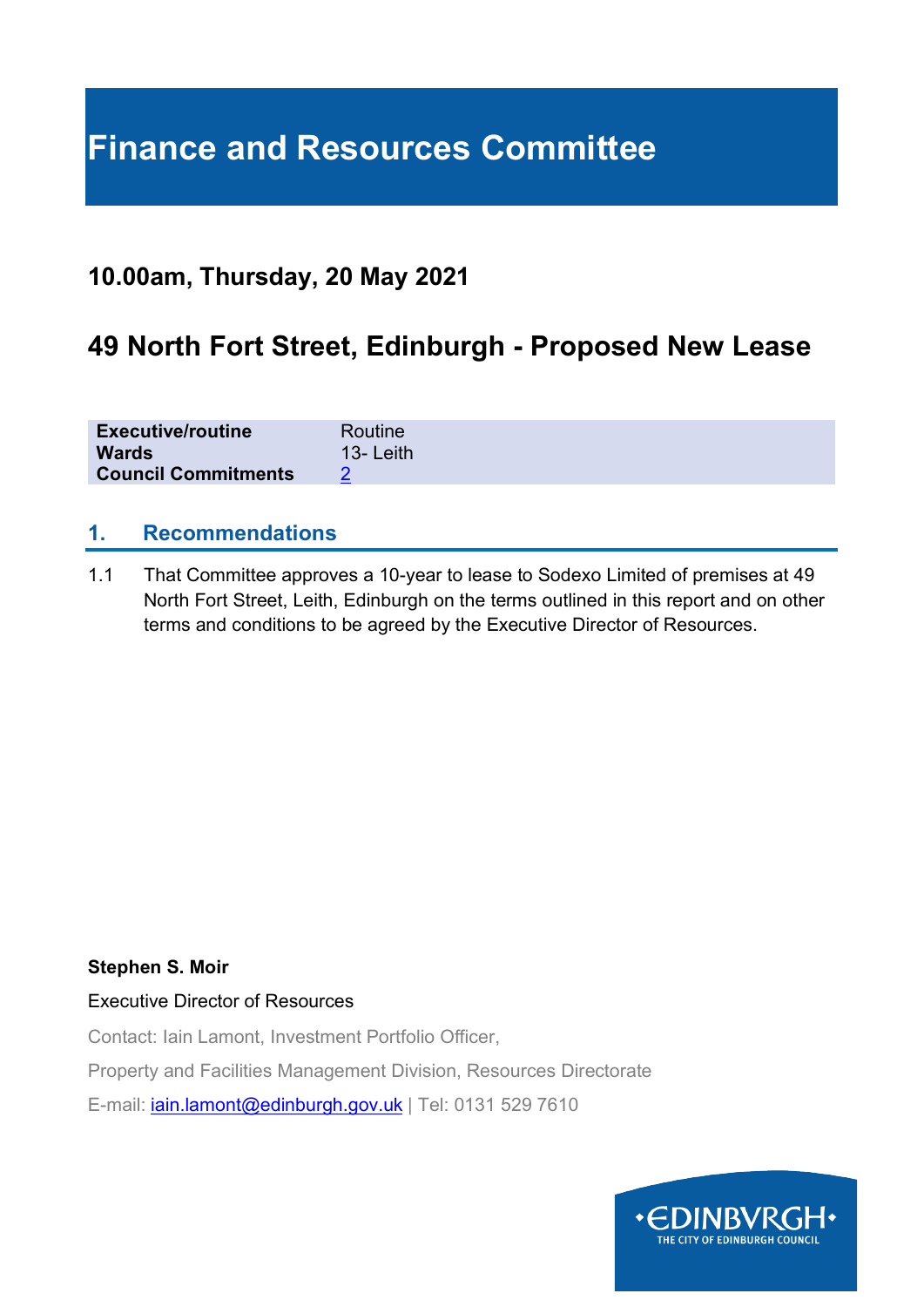**Report**

# **49 North Fort Street, Edinburgh - Proposed New Lease**

### **2. Executive Summary**

2.1 The ground at 49 North Fort Street is currently let to Scotmid on a ground lease expiring on 28 May 2022. Scotmid developed a supermarket/warehouse property which is currently occupied by Sodexo Limited on a co-terminus sub lease. Sodexo wish to remain in occupation and this report seeks approval to grant a new 10-year lease on the terms and conditions outlined in the report.

#### **3. Background**

- 3.1 The ground at 49 North Fort Street extends to 0.157 Hectares (0.39 Acres) as shown outlined in red on the attached plan at Appendix 1. The current ground rent paid to the Council is £8,500 per annum.
- 3.2 Scotmid has leased the ground since May 1962 and constructed a supermarket / warehouse type building, extending to 965 sq m (10,393 sq ft) on the site to suit their requirements. The ground and building eventually became surplus to Scotmid's requirements and were sub-let out to various tenants, the most recent being Sodexo.
- 3.3 The ground lease from the Council to Scotmid expires on 28 May 2022. Sodexo's sub-lease from Scotmid expires on the same date. Sodexo are keen to remain in occupation beyond this date and have made direct contact with the Council in order to agree a new lease for the buildings and site effective from 29 May 2022.

#### **4. Main report**

- 4.1 Sodexo has requested the Council grant a new 10-year lease effective from 29 May 2022 in order to maintain business continuity by enhanced security of tenure and in turn facilitate longer term financial planning.
- 4.2 The following terms have been provisionally agreed:
	- Subjects: 49 North Fort Street, Leith, Edinburgh;
	- Lease: 10-years from 29 May 2022 until 28 May 2032;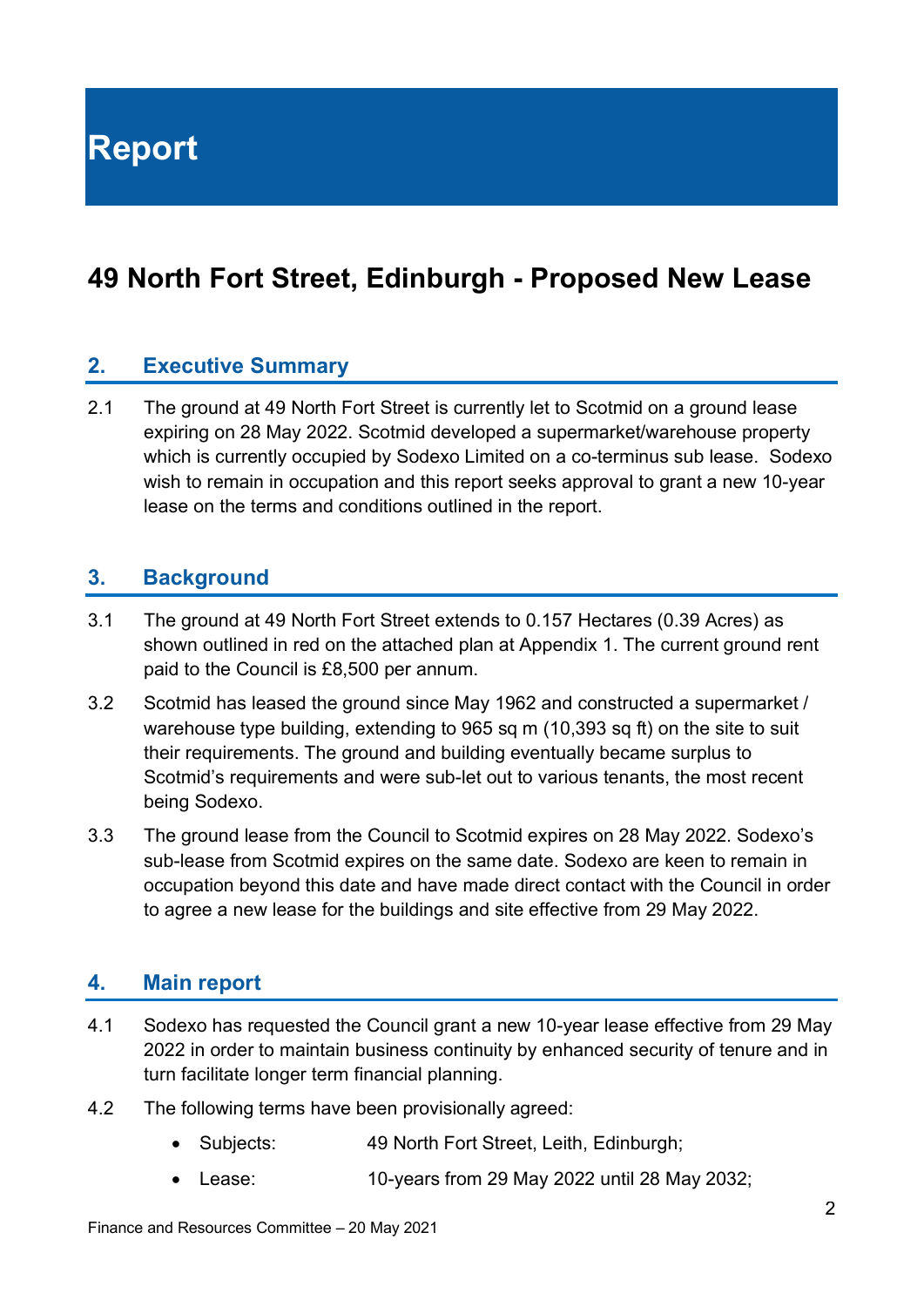- Rent: £73,000 per annum;
- Rent Review: 29 May 2027;
- Use: Food production kitchen with ancillary stores and offices;
- Repairs: Tenant full repairing liability
- Costs: The tenant shall be responsible for all Council's legal costs;
- Other Terms: As contained in the Councils standard full repairing and insuring lease.
- 4.3 Sodexo has previously leased other property from the Council and fulfilled all their legal and financial obligations in terms of their agreement.
- 4.4 The proposed rent is reflective of current market levels for a building and site of this nature. As ownership of the building reverts to the Council at the end of the original ground lease it has allowed it to be factored into the proposed rent for the new lease. This explains the significant uplift in rent, i.e., the original rent was for the land only.

# **5. Next Steps**

5.1 Following approval, solicitors will be instructed to conclude the legal documentation.

# **6. Financial impact**

6.1 An increase in rent from £8,500 per annum to £73,000 per annum payable to the General Fund.

# **7. Stakeholder/Community Impact**

7.1 Elected members have been made aware of the recommendations of the report.

# **8. Background reading/external references**

8.1 Not applicable.

# **9. Appendices**

9.1 Appendix 1- Location Plan.